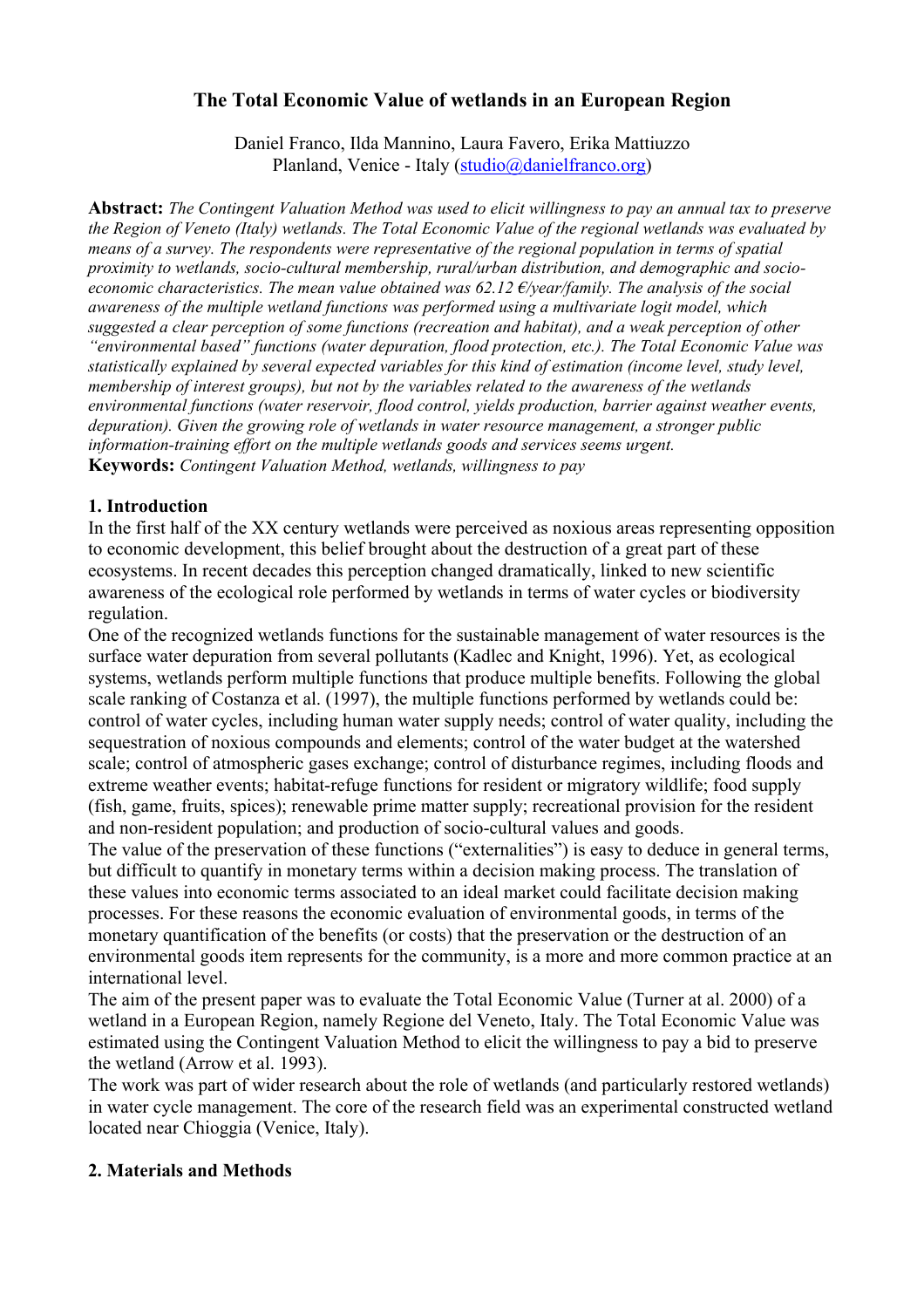The Total Economic Value (TEV) of wetlands is defined as the total amount of resources that individuals would be willing to forego for an increased amount of wetland services (Turner at al. 2000).. The economic value of wetlands includes both use and non-use values (Arrow et al. 1993). Use values involve some human "interaction" with the resource and may be derived from outputs that can be consumed directly (e.g. water supply, recreation). Non-use values are derived from the knowledge that a resource is maintained (Lambert 2003). A widespread method to obtain the TEV is the Contingent Valuation Method (CVM) (Mitchell and Carson, 1989; Arrow et al., 1993 Meyerhoff and Liebe, 2006). The CVM elicits the willingness to pay or the willingness to accept (a fee) for a good/service, rather than renouncing it. By means of a survey, respondents may be asked to state they willingness to pay for natural resource protection or for related goods and services. This method has become one of the most widely used non-market valuation techniques, due to its flexibility and ability to estimate TEV, including non-use value. The validity of such surveys depends on numerous factors related to survey design and execution, as well as success in avoiding response and other biases.

An in-person open-ended (Mitchel and Carson, 1989) pre-test was undertaken on a respondents subsample (12% of the 421 interviewed), to verify and test the questionnaire robustness, and to identify likely bids to be used in the full survey (Arrow et al., 1993).

The survey questionnaire had a closed-end format, which is likely to provide the most reliable valuations (Arrow et al., 1993). The NOAA Panel on Contingent Valuation contains a number of recommendations about the design and implementation of CV surveys, among other things, the Panel suggests the use of a referendum CV question (Arrow et al., 1993). The questionnaire was designed to reduce:

- The bias of a non-credible hypothetical contingent market. The payment mechanism must be credible to respondents: they should believe that they really could have to pay for the good (Arrow et al., 1993).
- Biased answers, giving context elements and information to allow the respondent to verify their comprehension and acceptance of the proposed scenario. As suggest from many studies a good practice is to remind succinctly the possible reasons for voting in favor or against the hypothetical public program before asking the referendum question (Arrow et al., 1993). For this scope some questions about the awareness of wetland functions were posed before the referendum question.
- Strategic bias that arise when the respondent provides a biased answer in order to influence a particular outcome, and which normally represents 15-30% of the sample (Meyerhoff and Liebe, 2006). The usual way to differentiate between a true zero WTP and a protest response is to present those respondents who are unwilling to pay with a set of debriefing questions. Based on the answers it should be possible to decide whether a zero WTP corresponds to the economic concept of value or whether respondents are protesting against the valuation scenario (Mitchell e Carson, 1989; Meyrhoff and Liebe 2006).

The questionnaire that was used included four sections: the first was aimed to introduce the respondent to the issue, the second aims to giving, in a non-explicit way, more context information and to elicit the respondent's awareness of the multiple functions performed by the wetlands, The third section was designed to create a hypothetical yet credible market, and a robust bid. To avoid problems relating to hypothetical and delayed payment, the test proper were made by simulating an opinion poll for the abrogation of a law on wetland preservation which provided a certain reduced fee for the taxpayer. The fourth section aimed to obtain a picture of the sample of respondents.

In the full survey the closed-end format WTP was estimated by means of a dose-response univariate logit model (Hanemann and Kanninen, 1998):

$$
P(yes) = \frac{1}{(1 + e^{-\alpha + \beta A})}
$$
 (1)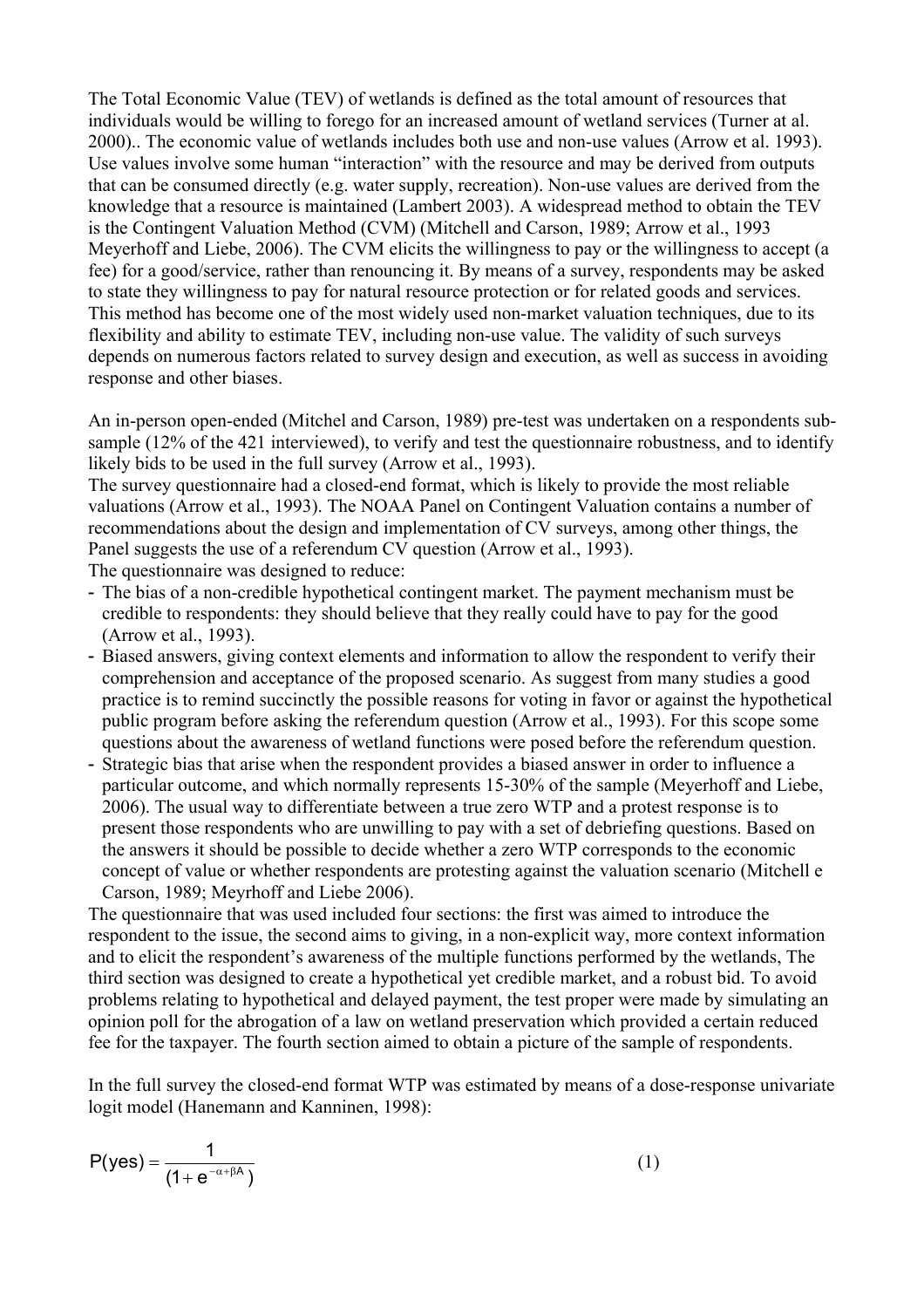where P(yes) is the probability of obtaining a positive answerer to pay the bid;  $\alpha$  is the constant coefficient if no other independent variables than WTP have been considered; β is the bid coefficient and A is the bid. The curve integration represents the WTP mean value, expressed as:

$$
WTP_{mean} = \left(\frac{1}{-\beta}\right) * ln(1 + e^{\alpha})
$$
 (2)

The median WTP is estimated by mean of

$$
WTP_{\text{median}} = \frac{-\alpha}{\beta} \tag{3}
$$

The algorithm used to obtain  $\alpha$  and  $\beta$  was the maximum likelihood method, which estimates the parameters maximizing the probability of obtaining the observed data (Long, 1997). We used a multivariate logit model to study the relationships among predictors (demographic, socion economic, spatial) and the WTP. To analyze how the selected variables influenced the understanding, or awareness, of the multiple functions performed by the wetlands we used again a logit multivariate model, because the survey format gave discrete variables. In order to perform the analyses, the variables were transformed in ordinal values. Computation was undertaken using STATA software (StataCorp, 2005).

#### **3. Results and Discussion**

The sample (317 respondents, 52% male, 48% females) had a gender distribution comparable to that registered in the Veneto Region (male =  $49\%$ , female =  $51\%$ ; Regione Veneto, 2004). The comparison of the sample ages with the regional picture (Regione Veneto, 2003) indicated an under-representation of older people, despite the interviewer effort to involve them. In fact older people were less available to be interviewed and had no or little interest in the interview issue. The respondents with a lower study level (junior high school and lower school) were the least represented, while the high school group was over-represented. 54.3% of respondents lived in the province main towns, 45.7% in other towns. The sample was quite similar to the regional distribution of family size (Regione Veneto, 2004). It was made up of workers (61.2%), students (15.6%), pensioners (12.3%), housewives (6.9%) and unemployed (4.1%). The unemployment rate was similar to the 2003 region rate (3.4%, Regione Veneto, 2004).

Regarding the occupational allocation of workers the percentages of freelances and factory workers in the sample were reversed with respect to the regional percentages (CNEL, 2003). This result could be explained by a lower level of interest of factory workers in the survey.

The economic conditions were related to the declared annual income of the respondents. We asked respondents if they belonged to environmentalist, hunters, farmers or other associations: 242 interviewees did not belong to any association (76.3%), 15 belonged to environmental group  $(4.7\%)$ , 7 to farmers  $(2.2\%)$  and 53 to other associations  $(16.8\%)$ .

To verify the influence of restored wetland on the respondents' answers we identified their location in relation to the distance from the reference wetland: 72.2% of respondents lived in the range of 22-44 km from the reference wetland, 15.1% lived in a place that was far from the wetland less than 14 km. The others respondents were equally distributed within a range of 100 km.

A high percentage of the sample recognized the habitat (91.8% full agreement) and the recreational functions (84.2% full agreement) of the wetlands, with a significant difference between these two functions and the others (Table 1).

Only 35% of the sample fully agreed with the statement that wetlands have a depurative function and 34% of the respondents could not answer on this point. The opinions expressed about this function did not differ significantly (Table 1) from those expressed about the flood control function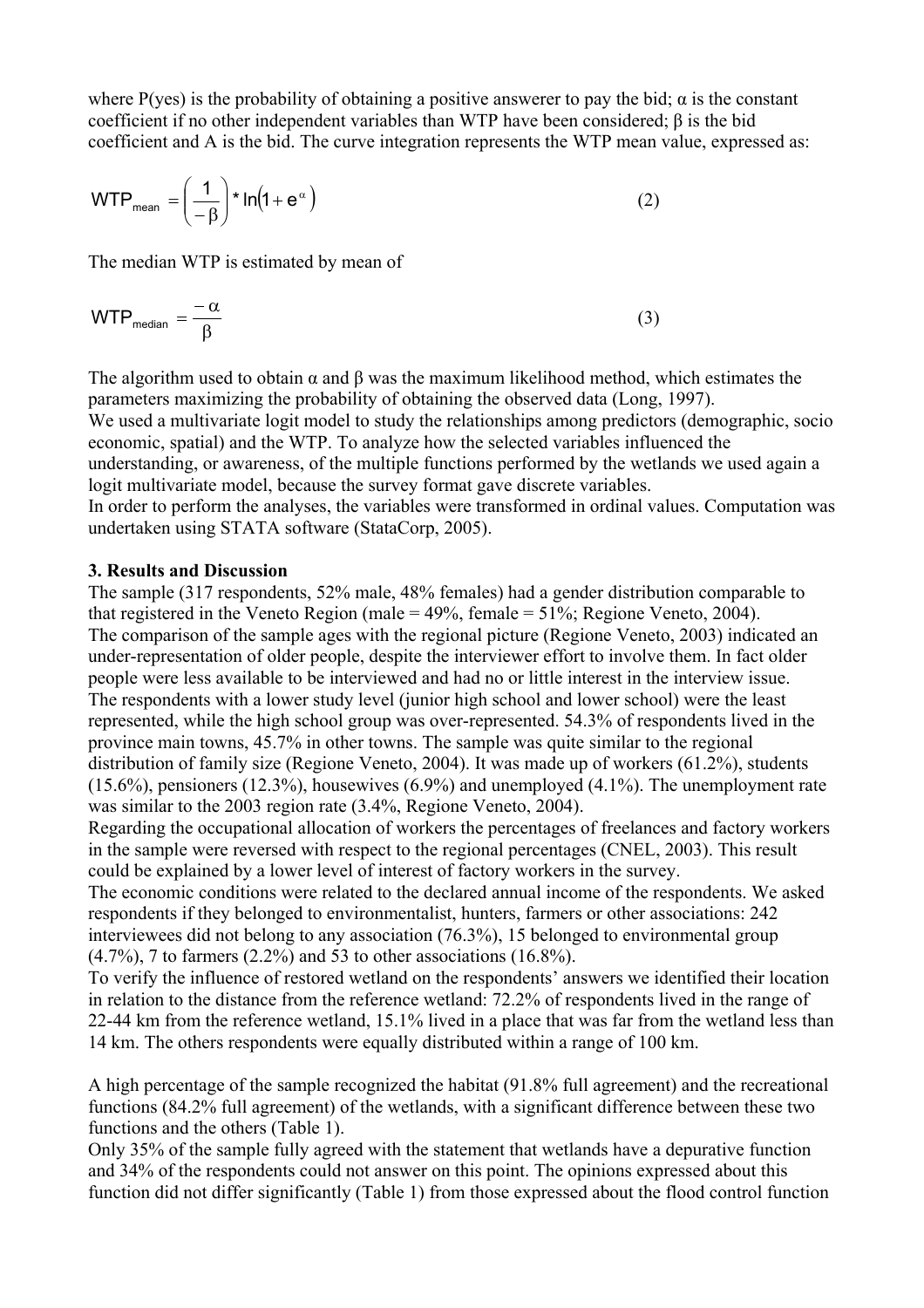(24% could not answer) and the wind, waves and erosion barrier function (21%). The percentages of respondents who fully disagreed with these three functions were 13%, 15% and 15%, respectively.

| <b>Wetlands functions</b>            |            |            |            |
|--------------------------------------|------------|------------|------------|
| 1) Habitat                           | <b>XXX</b> |            |            |
| 2) Recreational                      | <b>XXX</b> |            |            |
| 3) Water reservoir                   |            | <b>XXX</b> |            |
| 5) Economic goods                    |            | <b>XXX</b> |            |
| 4) Flood control                     |            |            | <b>XXX</b> |
| 7) Barrier (wind, waves,<br>erosion) |            |            | <b>XXX</b> |
| <b>6)</b> Depuration                 |            |            | XXX        |

*Table 1 - Results of the ANOVA test of the wetlands functions rate estimations in the full survey sample. Clusters of the significantly different values are indicated* 

From the logit multivariate analyses of the wetland function judgments, the agreement with the wetland habitat function statement appeared to be linearly dependent on the distance from the wetland taken as a reference. We repeated the analysis on the sample without the respondents living next to the wetland to verify if this outcome was due to a different awareness of those who lived next to wetlands, but the result did not change.

The agreement with the economical goods supply function statement was not predicted by any variable.

The agreement with the purifying function statement was related with gender (slightly lower agreement for women), and with the study level. In this case the agreement, unexpectedly, increased as the study level decreased.

Respondent age was the only significant variable for agreement with the water reservoir function statement, with an increasing agreement with increasing age.

For the barrier function (against sea storm, wind, erosion) statement, the probability of agreement grew proportionately with age, and moving from urban to rural areas, while it decreased with the study level. The probability of agreement with the flood risk control statement had the same positive relation with age and living location, but it was negatively related to the occupational level. The probability of agreement with recreational function statement had no significant predictor.

We considered that environmental functions awareness could be split in two perception/cognition categories. The first category could be represented by functions readily perceived by society, like the possibilities for 'exploration' (hunting, fishing, recreation, wildlife watching) or for the identification of a specific and characteristic habitat. In the last case the function has a higher value for urban people than for rural people living near a wetland (because of its "wilderness" image). The "distance from restored wetland" was actually the only significant predictor to explain the common and strong agreement with this function.

The second category related more to a functional image of landscape and nature, and could be represented by the "ecological/environmental functions" (water reservoir, flood control, yields production, barrier against weather events, depuration) that can be tied to a legacy of experience structured on (i) established knowledge and (ii), consciousness induced by handed down shared community know-how.

Considering these two categories, we observed two converging phenomena in the society under study. The first was that the uncertainty of judgment, given by a low level of awareness or extreme positions of denial, progressively increased towards the "ecological/environmental functions" as framed above (*Figure - 1*). The second was that the awareness of this kind of functions was generally explained by the respondent's age (and the related family size), the rural location and (in a weaker way) the male gender - linked to the hydraulic management role in a rural society of old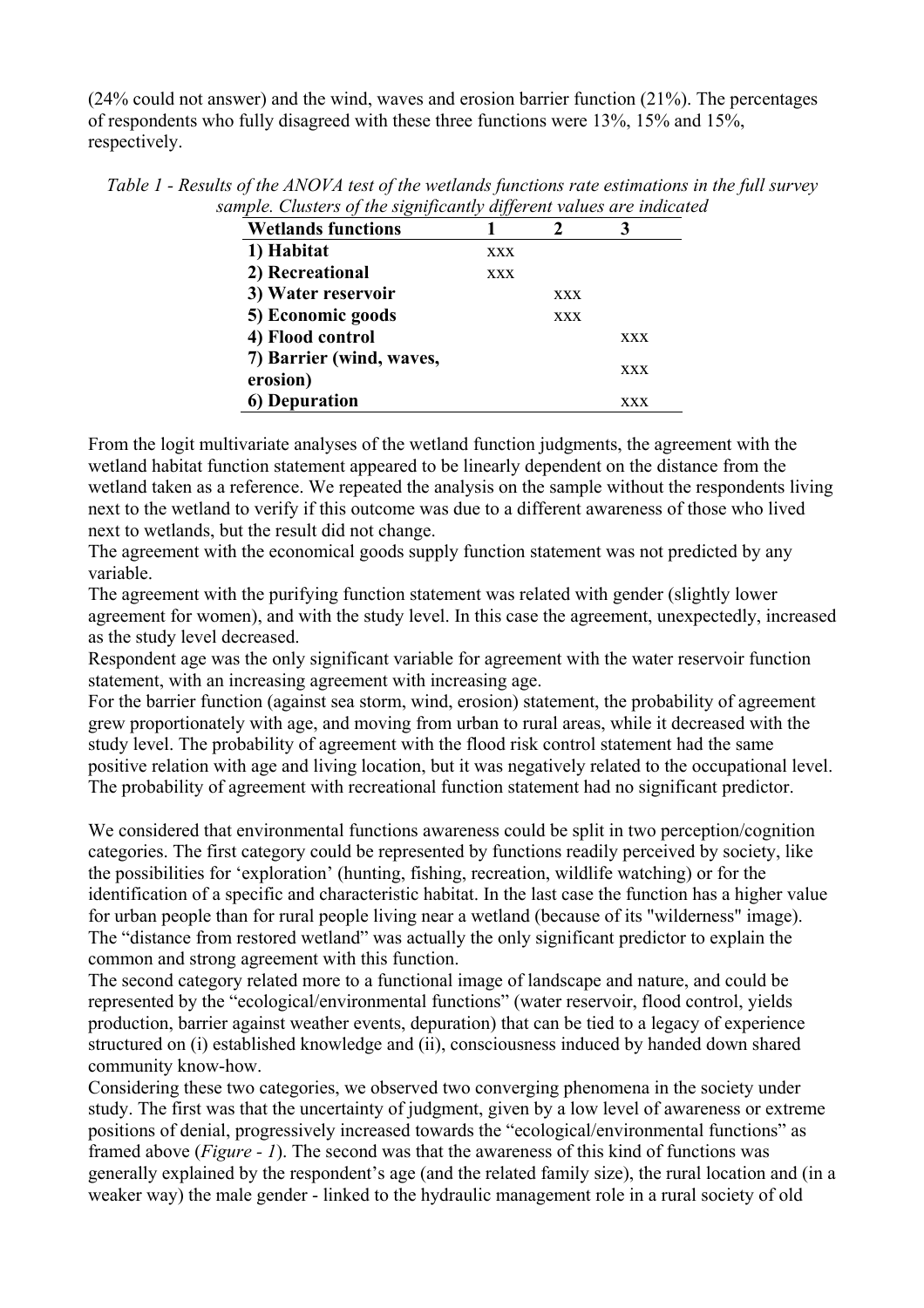reclaimed landscapes. As a matter of fact, the comparison of the rural sub-sample vs. the survey sample showed a percentage increase of age and family units in the rural sub-sample. The awareness of ecological/environmental functions is generally related to empirical experiences that are traditionally linked to rural areas near wide, old wet systems, as the Venice Lagoon is. The lack of awareness of these functions could be therefore related to a missed legacy of these experiences. The reasons could be different: (i) legacy was not culturally fixed, as for the "depuration function", which answers to questions and/or implies current scientific know-how not handed down, until some decades ago, by rural communities; (ii) legacy was abandoned, as for the "economic goods function" (food and biomass) that today is seen by rural communities only in terms of leisure and welfare, and no longer in terms of necessity as in the past.

Of the 317 respondents sampled, 204 (64%) was favorable to the law abrogation. The 47% of these (94 respondents) would have not abrogated the law if they could pay less than the proposed bill (75  $\epsilon$ ), while the 53% (108 respondents) declared a zero WTP and 1% (2 respondents) did not answer. 99 among the 108 respondents that declared a zero WTP (28.4% of the whole sample) were classified as "protest bids" by means of the debriefing question (Mitchell and Carson, 1989). This percentage was similar to those normally detected in this kind of research (Halstead et al., 1992; Jakobsson and Dragun, 2001; Meyerhoff and Liebe, 2006).

The comparison between the whole sample judgments on the different functions and the judgments expressed by the sub-sample of respondent that assigned a zero WTP values referred to "protest bids" showed no significant differences (Figure 1). This result confirmed the hypothesis that these zero values do not correspond to a TEV actually equal to 0.



*Figure - 1: Frequency distribution of the judgment expressed about the wetland functions in the full survey sample and in the "protest bids" sub-sample* 

Two respondents explained the zero WTP with the absence of any income and a minimum pension, and in this case we could suppose that the zero WTP should not necessarily correspond to a zero **TEV** 

Two respondents justified the zero WTP by their view that those who destroy the wetlands should pay for their preservation. It is interesting to note the analogy with 'the polluter payer principle' which today is a pillar of environmental policies.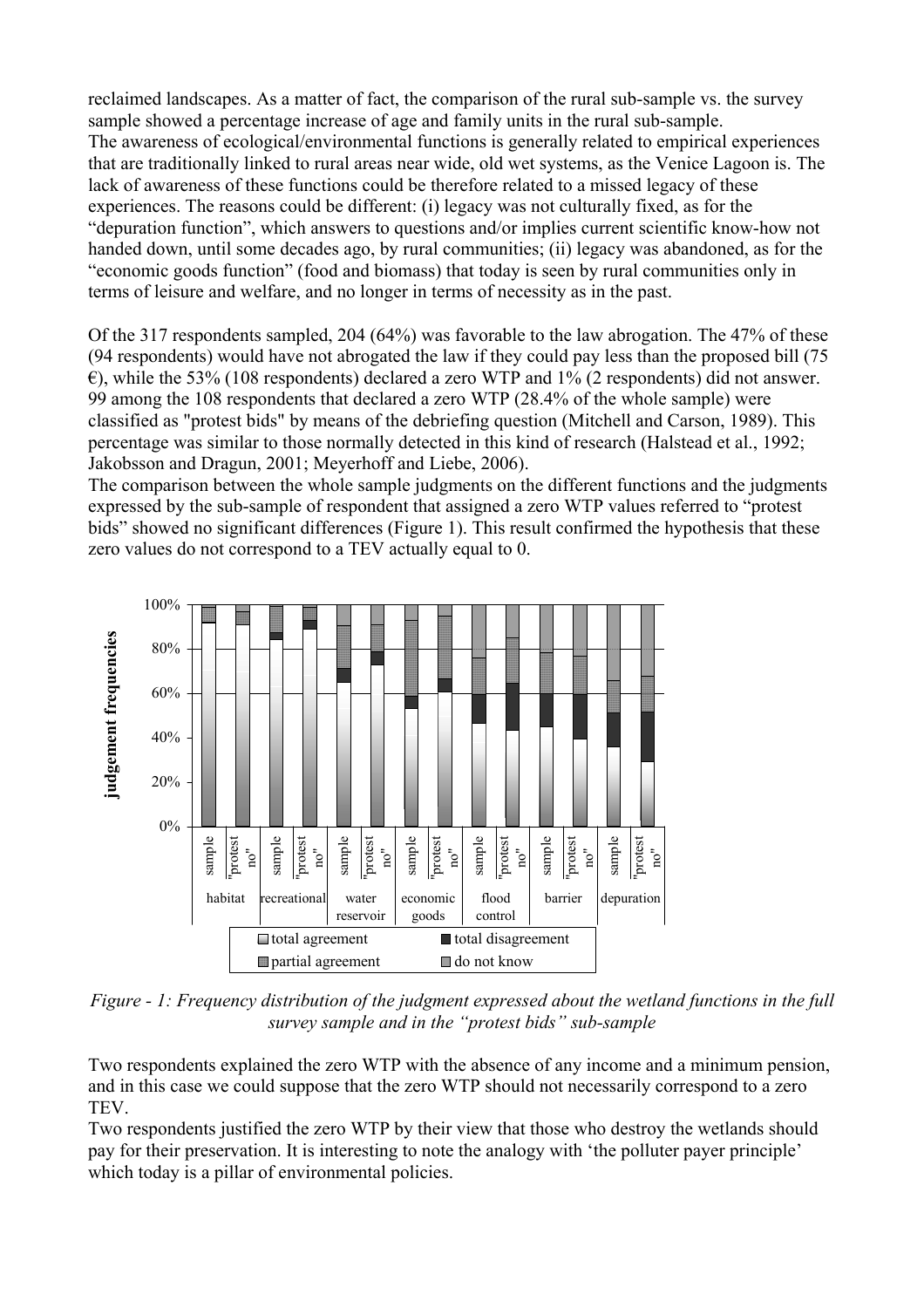The zero WTP due to a lack of interest in the wetlands was considered indicative of a zero TEV (7 respondents). The sample without the "protest bids" and the zero WTP that did not appear to correspond to a true zero TEV, was made of 215 respondents.

We proceeded to estimate the logit univariate model parameters of the whole sample and of the sample without "protest bids". By means of the estimated parameters we obtained the mean and median WTP values. Excluding the "protest bids" increased the mean WTP from 42.25 Euro to 62.12 Euro, and the median WTP from 30.50 Euro to 59.74 Euro. The closeness of the mean and median values in the sample without "protest bids" indicated a good performance for the logistic function. In the sample without "protest bids" the abrogation percentage decreased to 47%, and the non-abrogation percentage increased to 53%.

The evaluation of the effect of the selected explicative variables on abrogation willingness was performed by means of a multivariate logit model on the sample without "protest bids". The probability of an abrogation agreement was higher for women, and decreased with distance from the reference wetland and in respondents belonging to associations.

The same analyses on the WTP showed that the probability of willingness to pay:

- Increased proportionally to the study level, income, association and distance from the restored wetland.
- Decreased moving from urban to rural areas.

The last effect could be due to the fact that several urban respondents lived in Venice (inside a lagoon, which is a wetland), and therefore they could have developed a particular sensitivity for this issue. To verify this supposition, a new analysis was performed considering the new category "living in a wetland", but the results did not differ.

We observed a distinction between the predictors of the wetlands functions awareness and the predictors of the WTP. In fact, the variables that significantly explained the WTP were those generally expected for these kinds of shared goods, like urban location, study level and income. The membership to interest groups, mostly the environmental ones, also influenced the estimate. None of the variables related to the multiple wetlands functions awareness were significant predictor for the WTP, or when they were they had a opposite sign (e.g. study level, rural location). The variable "study level" was a significant predictor of the proportional probability of willingness to accept the bid, but a higher study level was unexpectedly linked to a lower awareness of wetlands environmental functions. In the same way, the rural location was related to a higher awareness of environmental function and to a lower WTP..

Together with the "rural location", the "distance from a restored wetland" also positively influenced the WTP. This could suggest a lower sensitivity of rural people spatially concerned with wetland restoration.

This rural population stratum accounted for 26% of protest bids and for 27% of zero WTP, and was characterized by a high percentage of low study level persons, pensioners, workmen and low incomes category, all variables generally associated with low WTP (Balram and Dragićević, 2005; Jim and Chen, 2006). The low WTP assigned by the rural people living near a wetland could be therefore due to the socio-economic and demographic characteristics of this population, rather than the "distance from restored wetland" per se. We also verified that there were no significant differences among socio- economic and demographic profiles and the WTP of the "rural" and the "rural near to restored wetland" sub-samples. We could therefore assume that the decreasing WTP detected while moving from urban to rural areas was basically due to the socio-economic and demographic characteristics of the rural population, and not to any lack of perception of wetlands functions.

Differently from these results, a study on rural shared social goods (hedgerow networks) in the same area demonstrated that the higher awareness of rural people about hedgerows multiple environmental functions corresponded to a higher mean WTP (Franco et al., 2001). This disagreement could be explained by the historical perception of hedgerows and wetlands. The understanding of hedgerows environmental properties, historically and culturally valued by farmers,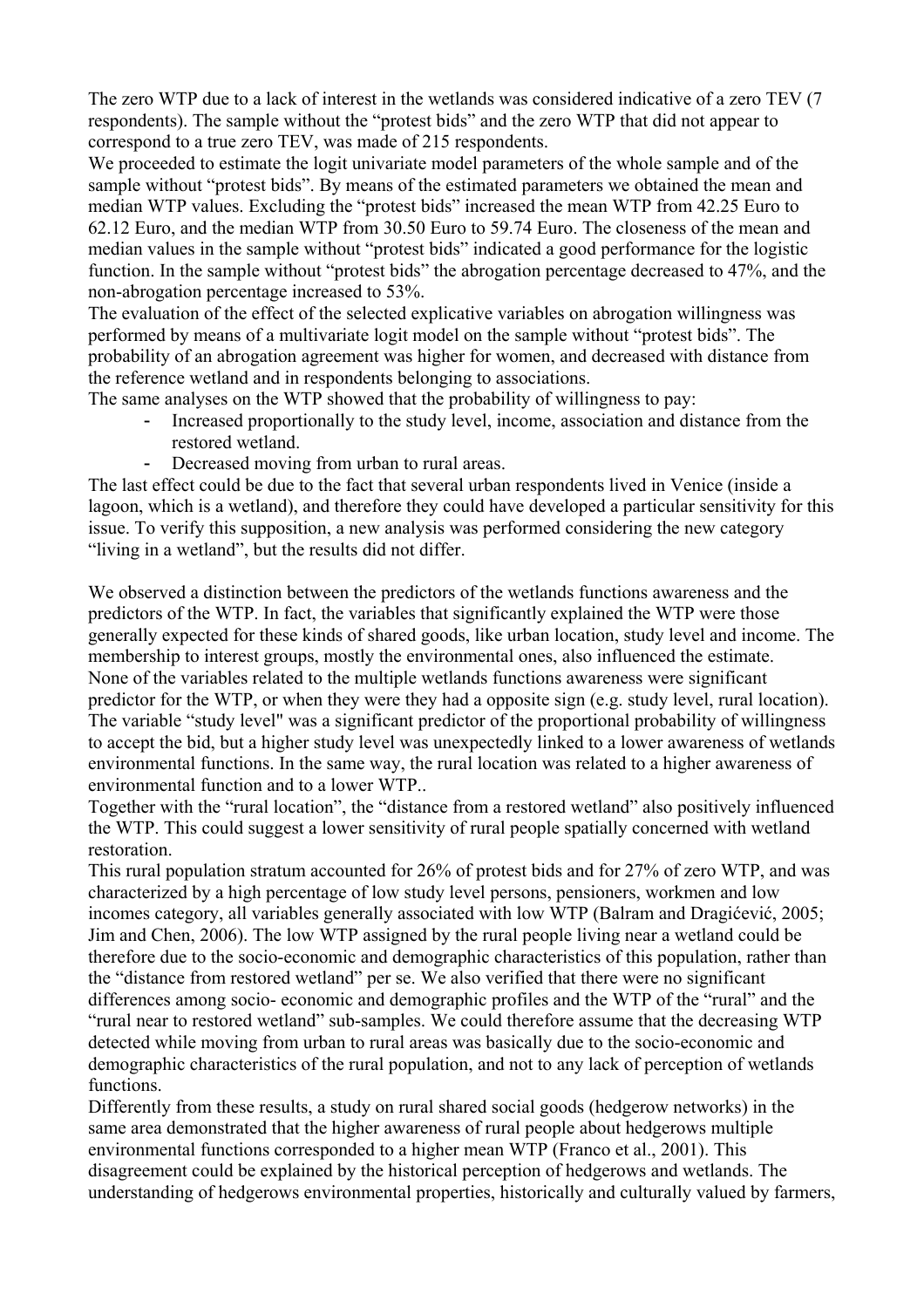counterbalanced the socio-economic characteristics of rural population, unfavorable to a high WTP as described above.

Differently from hedgerows, wetlands played a contradictory role in rural areas. On the one hand, in the Veneto region wet areas historically had water management and protective roles, institutionally administrated by government agencies and not by farmers (the Venice Republic maintained the Lagoon of Venice since the XIII century, ensuring its existence). On the other hand, wetlands were reclaimed for agricultural or malaria control purposes, and where the wetland represented the only exploitable component of the environment, life conditions were very marginal. In the course of time wetlands could have therefore produced: 1) the awareness about environmental roles managed by the whole community, but without any direct benefit to rural farmers, 2) the perception of a place to be reclaimed, or where it was hardly suitable to live. We could suppose that, although some wetlands functions were more clearly perceived by rural people, there could be a lack of shared tradition of the farmer's benefit and/or any clear sense of belonging of these 'goods' to the rural landscape, as in the case of hedgerows.

### **4. Conclusions**

The study estimated the Total Economic Value of wetlands in a European Region (Veneto, Italy) by means of the Contingent Valuation Method, eliciting it from a survey on a fully representative sample of the Regional community, from the socio-economic and demographic point of view. The analysis of the awareness of the multiple wetlands functions, performed by means of a multivariate logit model, showed that: (i) for certain functions there was a unanimous awareness, yet only slightly related to the selected explicative variables; (ii) for other functions the understanding was less shared but linked to explicative variables.

The unanimous recognized wetlands functions were those immediately perceived by society. They related to leisure and/or to the habitat specificity, or to the preservation of the shared resource water and/or to the generic production of economic goods (fish, game, and biomass). Instead the less perceived functions were not related to a common ethic or evocative idea. In fact, they derived from specific learning (depuration) and from legacies of empirical experiences shared among rural communities nearby wide wet areas (flood and extreme weather events protection). A specific case was the "economic goods function" (production of food and biomass) that was not more perceived, by the rural community nearby the Lagoon of Venice, as expected.

The hypothetical contingent market, created to estimate TEV, was robust: nobody questioned about the existence of the law and there was a good statistical fit between the full survey sample and the Region society for territorial, socio-economic, and demographic distribution. We obtained a reliable approximation of the regional wetlands TEV equal to 62.12  $\epsilon$ /year/family.

The WTP was statistically explained by several variables that were expected for this kind of estimation (income, study level, membership to interest groups), but not by the same variables related to the awareness of the wetlands "environmental" services (mainly age, living location, and study level). The rural society stratum corresponded to a high awareness but to a low mean WTP. We could suppose that, although environmental wetlands functions were more clearly perceived by rural people, there was a lack of shared tradition of the farmer's benefit and/or a low recognition of these ecosystems as belonging to the rural landscape.

Finally, it seems important to underline that, even if the wetlands corresponded to a high TEV in this region, the awareness of the depuration service had no influence on the TEV. This wetland function today is a prevailing factor for the preservation and restoration of wetlands, in terms of landscape sustainable resource management. Considering the wetlands role in present day society, and in the EU and Regional policies, it is an urgent issue to back up this lack of understanding with a coherent public information and educational campaign.

#### **Acknowledgements**

Research founded by the Ministry of Infrastructures – Venice Water Authority through its concessionary Consorzio Venezia Nuova.